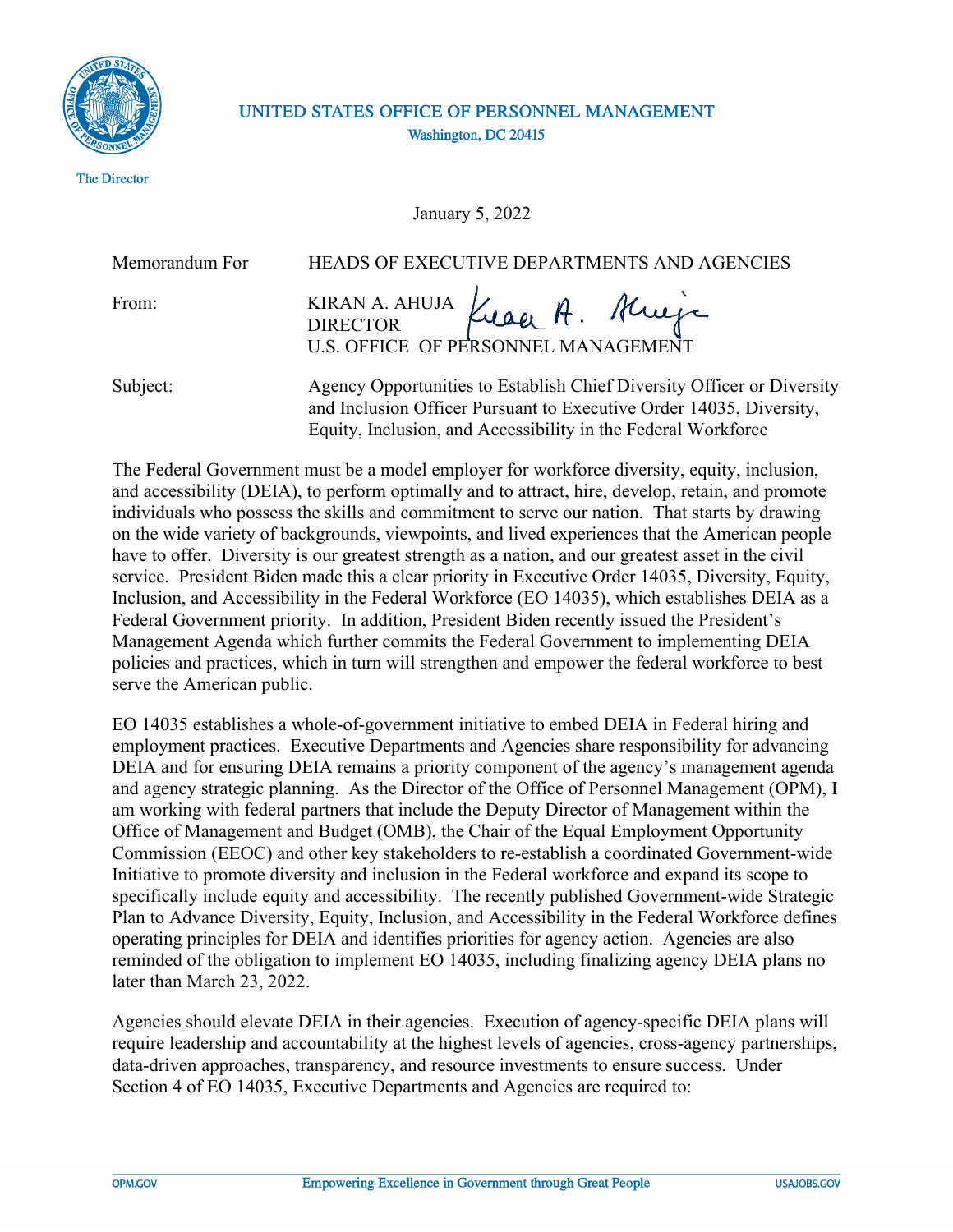(f) seek opportunities to establish a position of chief diversity officer (CDO) or diversity and inclusion officer (DIO) (as distinct from an equal employment opportunity officer), with sufficient seniority to coordinate efforts to promote diversity, equity, inclusion, and accessibility within the agency.

In implementing Section 4(f), agencies are reminded to adhere to merit system principles and established staffing processes. At the same time, agencies should seek to establish a CDO or DIO who has the expertise and authority to effectively work with the head of the agency and influence senior officials across the whole of government. Agencies may prescribe titling for newly established CDO or DIO positions using organizational or unofficial titling. The [Introduction to the Position Classification Standards provides guidance for titling positions \(H.](https://www.opm.gov/policy-data-oversight/classification-qualifications/classifying-general-schedule-positions/positionclassificationintro.pdf) Titling Positions, 1, p. 14). Organizational/unofficial titling is appropriate for internal agency use or for recruiting purposes. OPM will review whether to create a more formal position classification series in the future. Additional considerations appear below:

Senior officials play an essential role in establishing strategic priorities and closing opportunity gaps. A CDO or DIO can play an instrumental role in closing DEIA opportunity gaps that have been identified through internal deliberative processes, external oversight findings, and promising practices. These officials may be charged with enhancing existing program effectiveness, driving accountability, and communicating the value of DEIA. In addition, Federal agencies may wish to utilize these officials to establish quarterly goals and actions that align with the Government-wide DEIA Strategic Plan, lead reporting to the President on the status of the agency's DEIA efforts and make available to the public information on efforts to advance DEIA in the agency's workforce.

Agencies should align expertise and resources to sustain progress over time. As noted in EO 14035, agencies must provide resources and opportunities to strengthen DEIA. CDO or DIO positions should be established as soon as practicable, in adherence with personnel policies and regulations, budget realignment processes, and internal governance processes. Agencies should utilize staffing flexibilities to ensure that incumbents have immediate and adequate resources available and should phase in long-term budget and staffing processes to ensure sustainability of these critical leadership roles.

Agencies should promote collaboration and coordination. Strengthening DEIA within the Federal government must be done in collaboration with an existing infrastructure such as, but not limited to, the offices of equal employment opportunity, human resources, budget, human capital, chief data, and information management. Agencies must foster internal collaboration and information-sharing to achieve overarching strategic DEIA priorities. Agencies should consider the seniority of key agency collaborators and support pay parity as well as similar organizational alignment as part of the process to determine the appropriate placement of the CDO or DIO. For example, pursuant to the Elijah E. Cummings Federal Employee Antidiscrimination Act of 2019, the head of each Federal agency's EEO program must report directly to the agency head. Agencies should seek opportunities to comparably align CDOs or DIOs to report to the agency head and to most effectively coordinate and lead DEIA strategic priorities.